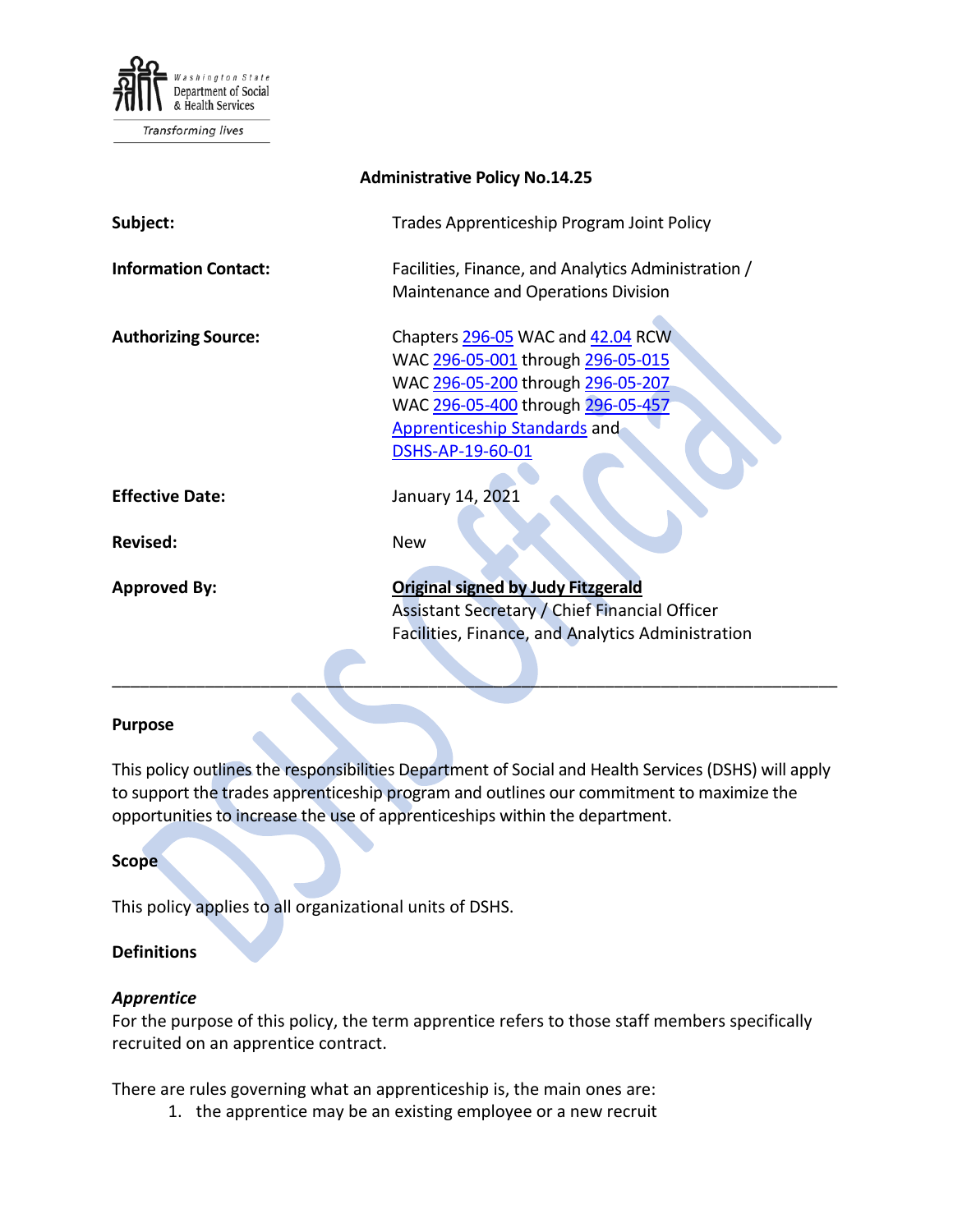- 2. the apprenticeship training must last at least 12 months
- 3. the apprentice must spend at least 20% of their time on off-the-job training

## *Apprenticeship agreements*. [RCW 49.04.060](https://app.leg.wa.gov/RCW/default.aspx?cite=49.04.060)

For the purposes of this chapter an apprenticeship agreement is a written agreement between an apprentice and either the apprentice's program sponsor, or an apprenticeship committee acting as agent for a program sponsor, containing the terms and conditions of the employment and training of the apprentice.

*Apprenticeship preparation programs* are education-based programs endorsed by one or more registered apprenticeship sponsors and focus on educating and training students to meet or exceed minimum qualifications for entry into apprenticeship programs upon graduation.

**Direct-entry** is an option under registered standards of apprenticeship whereby sponsors as defined in [RCW Chapter 296-05-003](https://apps.leg.wa.gov/WAC/default.aspx?cite=296-05-003) can enter into agreements with preparatory program(s) to allow a student, upon successful completion, to be accepted and registered as an apprentice. Direct entry options are intended to ensure a diverse pool of qualified applicants entering registered apprenticeship programs.

*DSHS Apprenticeship committee* consists of a DSHS elected chairperson and secretary who shall be from opposite interest groups, i.e., chairperson-employers, secretary-employees, or vice versa employer/employee of Washington Federation of State Employees (WFSE) represented.

*Education based* preparatory programs are school based, pre-employment training programs preparing individuals to successfully compete for registered apprenticeship openings. These programs may also connect individuals to entry level work in an industry while they await apprenticeship openings.

*Related supplemental instruction (RSI)***:** An organized and systematic form of instruction designed to provide the apprentice with knowledge of the theoretical and technical subjects related to the apprentice's occupation. Such instruction may be given in a classroom, through occupational or industrial courses, or by correspondence courses of equivalent value, electronic media, or other forms of self-study approved by the registration agency, and is in addition to on-the-job training.

*Registered apprenticeships* are a combination of on-the-job training (OJT) and related supplemental instruction (RSI) under the supervision of a journey-level craft person or trade professional in which workers learn the practical and theoretical aspects of a skilled occupation. Registered apprenticeship programs are regulated by the WSATC.

*Trades Apprenticeship Program coordinator* a person responsible for coordinating the recruitment, selection, on-the-job training, and classroom training of apprentices in a registered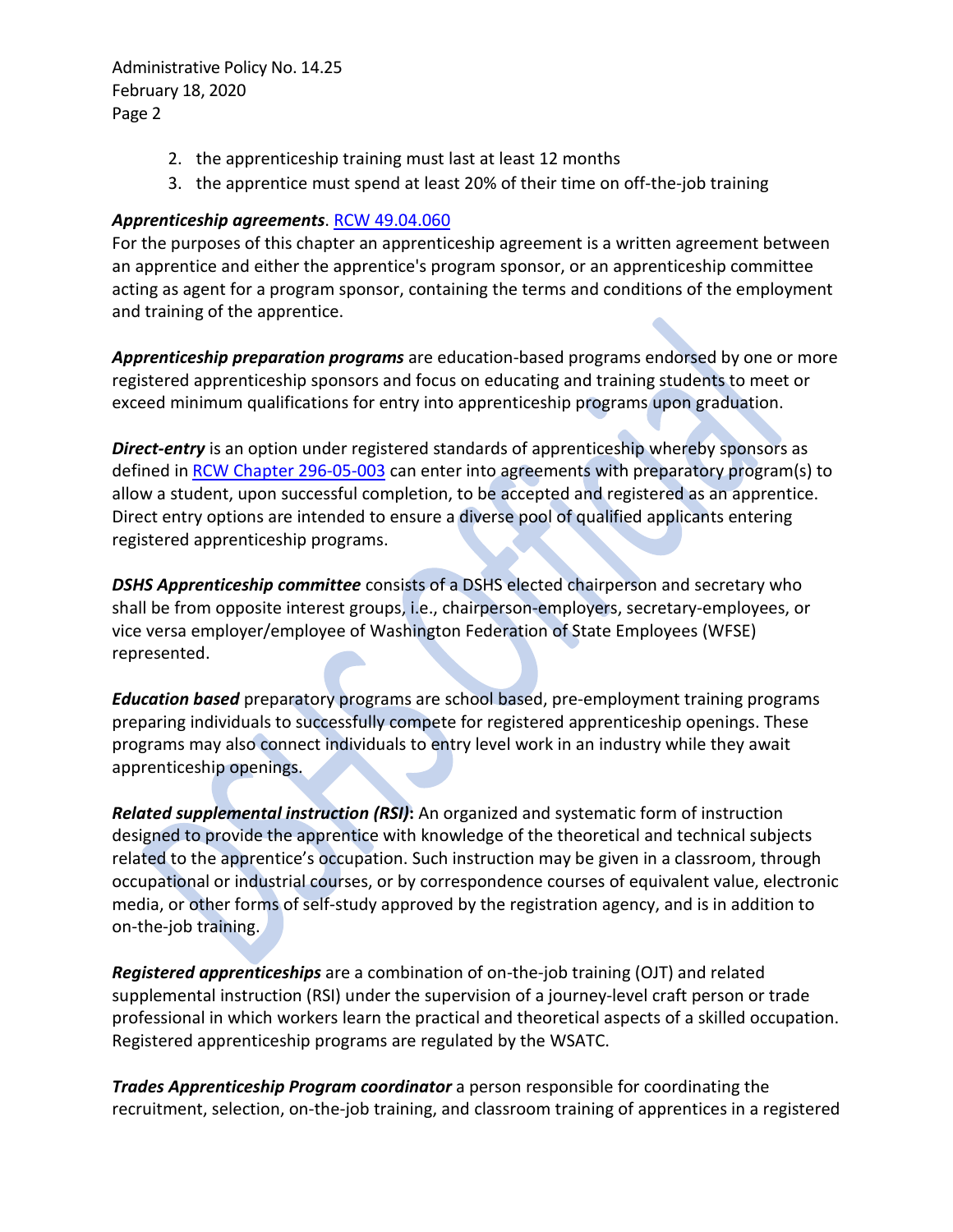apprenticeship program.

# *Washington State Apprenticeship and Training Council (WSATC)*

The Department of Labor and Industries is the agency with responsibility and accountability for apprenticeship within the state for federal purposes. The director of Labor and Industries shall appoint a regulatory apprenticeship council, composed of three representatives each from employer and employee organizations, respectively. [WAC 296-05-009](https://apps.leg.wa.gov/WAC/default.aspx?cite=296-05-009)

## **Policy**

The DSHS maintenance and operations division (MOD) is responsible for developing and managing the Trades Apprenticeship Program.

- 1. The apprenticeship program provides training for people of all backgrounds including, veterans, and a vast array of diverse populations from Washington state and beyond. The apprenticeship program is designed to give people a chance to earn while they learn and progress as fast as their skills allow them. The trades apprenticeship program provides training and advancement that gives people a career that will benefit them and fill staffing needs within the department.
- 2. All applicants selected for an apprenticeship must serve a probation period in accordance with [Article 4.6](https://ofm.wa.gov/sites/default/files/public/labor/agreements/19-21/wfse_gg.pdf) of the collective bargaining agreement (CBA) between the state of Washington and Washington Federation of State Employees (WFSE). During the probationary period, either the apprentice or the trades apprenticeship program committee may terminate the Labor & Industries Department [apprenticeship](https://lni.wa.gov/forms-publications/F100-016-000.doc)  [agreement](https://lni.wa.gov/forms-publications/F100-016-000.doc) without stated cause.
- 3. An applicant who accepts a position within the trades apprenticeship program will be required to complete the full program prior to attaining permanent status with the state in accordance with [Article 8.7](https://ofm.wa.gov/sites/default/files/public/labor/agreements/19-21/wfse_gg.pdf) of the CBA between the state of Washington and WFSE. Apprentices will be held in an in-training status until the completion of the program in accordance with [Article 4.5.C](https://ofm.wa.gov/sites/default/files/public/labor/agreements/19-21/wfse_gg.pdf) of the CBA between the state of Washington and Washington Federation of State Employees.
- 4. The related supplemental instruction (RSI) consists of 216 hours per 12 month period (September) through (August) or 2000 hours of on-the job training for the **plumber apprentice** classification and 160 hours per 12 month period or 2000 hours of on-thejob training for **carpenter apprentice** and **painter apprentice** classifications.
- 5. Only DSHS staff at the journey-level of the specific job classification will provide on-thejob training to apprentices. DSHS maintenance and operations division management will coordinate with facility managers and ask for volunteers willing to take on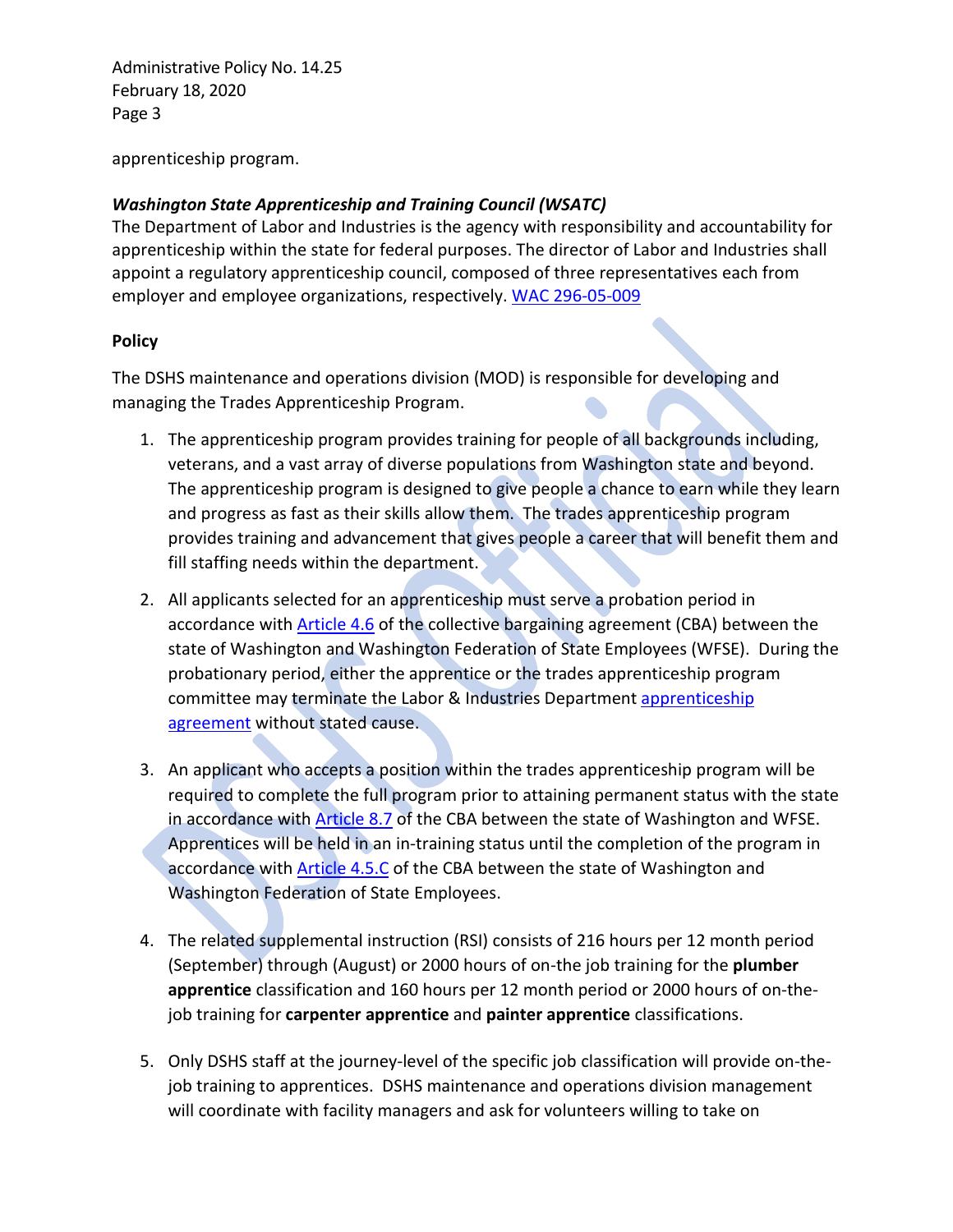apprentices. Failure to find a volunteer will require a lead position to be assigned as the trainer or mentor to the apprentice assigned to the trades' specific shop. Any position below the supervisor level providing on-the-job training to an apprentice will be paid in accordance with [Article 42.7 \(A\) and \(B\)](https://ofm.wa.gov/sites/default/files/public/labor/agreements/19-21/wfse_gg.pdf) of the collective bargaining agreement. Volunteers or assigned journeymen will be responsible for the work apprentices perform, in order to promote the safety, health, and education of the apprentice.

- 6. All hour reports are due to the trades apprenticeship program coordinator no later than the  $5<sup>th</sup>$  day of the month following the period in which the hours were worked (January hours are due by February 5<sup>th</sup>).
- 7. Late hour reports will not be counted toward the total on-the-job training hours.
- 8. Upon completion of the program, the apprentice will:
	- a. Receive permanent employment status;
	- b. Be required to work for DSHS in the position they trained in for a minimum of three years, or reimburse DSHS for all or a portion of related supplemental instruction (RSI) expenditures.

### **Roles and Responsibilities**

- 1. Apprenticeship Committee governance processes, groups, and activities associated with decision making and exercising of authority follow the established [RCW 49.04.010.](http://app.leg.wa.gov/RCW/default.aspx?cite=49.04.010)
	- a. The Apprenticeship committees shall elect a chairperson and a secretary who shall be from opposite interest groups, i.e., chairperson-employers, secretary-employees, or vice versa.
	- b. If the committee does not indicate its definition of quorum, the interpretation will be "50% plus 1" of the approved committee members.
	- c. The apprenticeship committee consists of at least four but not more than twelve members, of an equal number of management and worker representatives.

### **Program coordinator**

2. The trades apprenticeship program coordinator will enforce these rules in a consistent and progressive manner in accordance with **Article 27** of the collective bargaining [agreement \(CBA\)](https://ofm.wa.gov/sites/default/files/public/labor/agreements/19-21/wfse_gg.pdf) between the state of Washington and Washington Federation of State Employees.

The trades apprenticeship program coordinator is responsible for:

- a. Applying DSHS polices and LNI guidelines.
- b. Complying with the Washington Federation of State Employees union contract.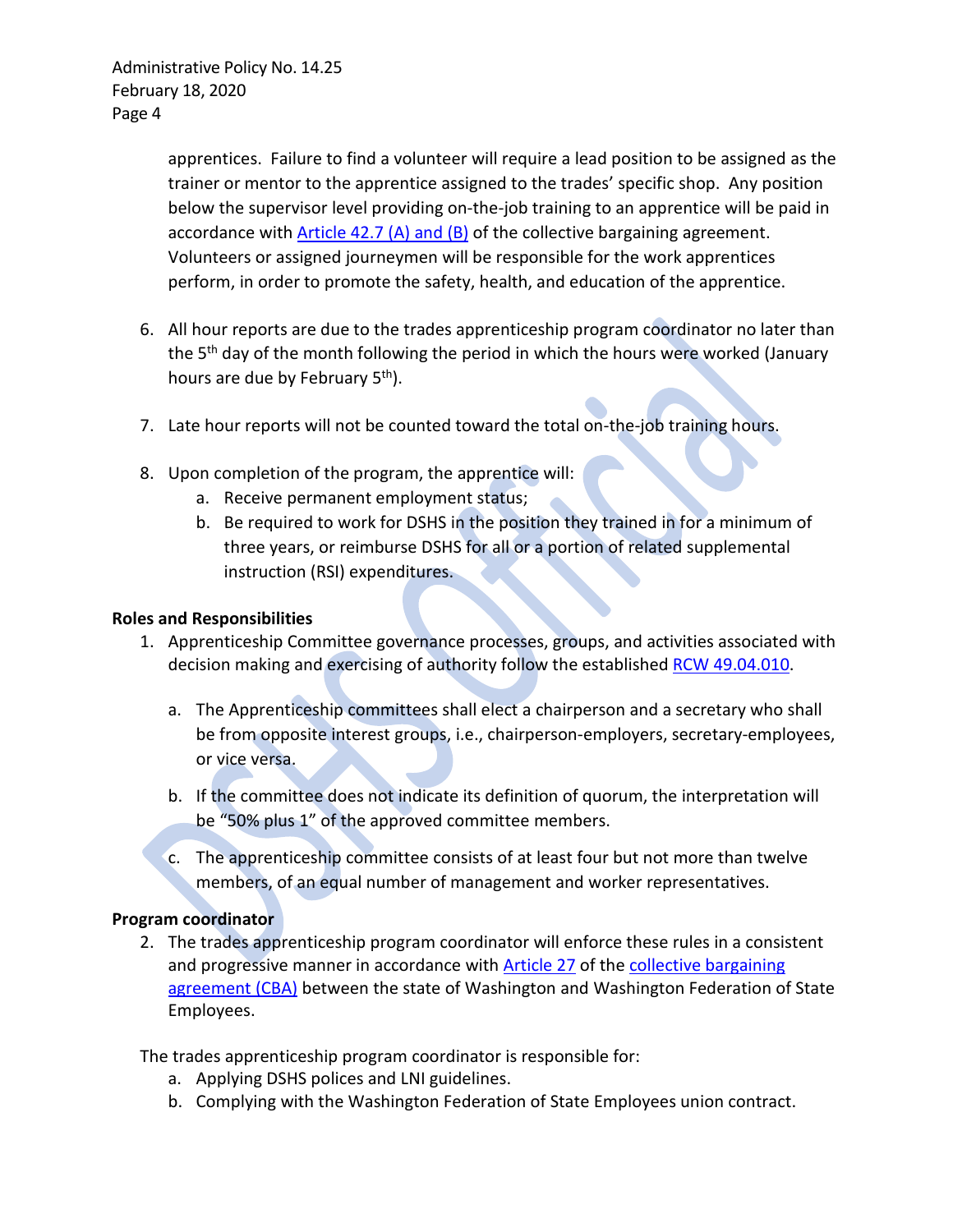- c. Providing administrative support to the DSHS apprenticeship committee.
- d. Administering the program and maintaining records for apprentices.
- e. Managing the apprenticeship recruiting and public relations.
- f. Providing the apprentices with opportunities for on the job training and classroom training.
- g. Working with trades apprenticeship program, and coordinating with WFSE.

### **Probationary period**

- 3. The records for each probationary apprentice must be reviewed by the trades apprenticeship program committee to end the probationary period.
	- a. Records must consist of periodic reports regarding progression made in both the onthe-job training and related supplemental instruction and any disciplinary action taken during the probationary period.
	- b. Any probationary apprentice considered unsatisfactory after a review for the probationary period will have his or her agreement canceled before the expiration of the probationary period.
	- c. Each probationary apprentice evaluated as satisfactory after the review of the probationary period will be given full credit for the probationary period and continue in the program.
	- d. WFSE, positions within the trades' apprenticeship program are represented under [Article 8.7](https://ofm.wa.gov/sites/default/files/public/labor/agreements/19-21/wfse_gg.pdf) on the collective bargaining agreement.

### **Apprentice Training**

- 4. Attendance at all classroom sessions is required for every apprentice. Unexcused absences or repeated tardiness will be subject to disciplinary action up to and including release from the program. Related supplemental instruction (RSI) will be conducted outside the apprentices normal work shift and will not represent wages due for the apprentice.
	- a. It is the apprentice's responsibility to ask questions if they are uncertain about the meaning of any portion of the apprenticeship standards and agreement.
	- b. Apprentices will comply with directions from the instructor.
	- c. Passing grades for all related supplemental instruction (RSI) tests is 80%. If an apprentice's test scores continue to be failing and no remedy can be found, the apprentice will be released from the program.
	- d. Unauthorized use of notes, formulas, books, or other reference material during testing, quizzes, examination, or homework and any other form of cheating could be subject to disciplinary action up to and including release from the program.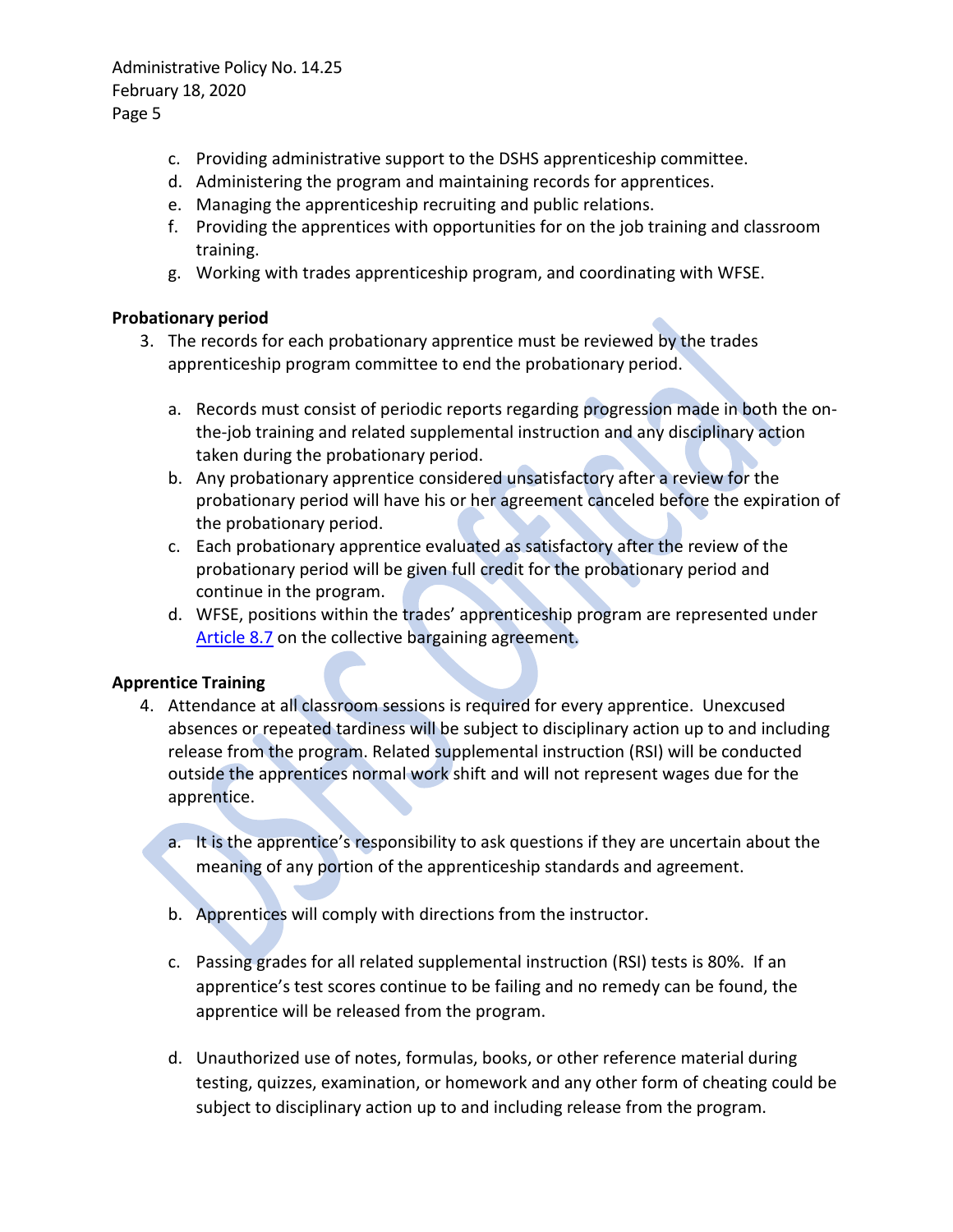- e. Books, fees, and tools will be paid for by DSHS for the related supplemental instruction portion of trades apprenticeship program.
- f. Failure to complete DSHS's trades apprenticeship program for any reason will result in the apprentice reimbursing DSHS for all related supplemental instruction expenditures no matter how long the apprentice was a part of the program.

### **Record keeping**

- 5. All apprentices must retain copies of their monthly hour reports.
	- a. Monthly reports must be completely filled out including apprentice name, current address, month, year, employer, and wage percentage and hour level.
	- b. Reports will be evaluated and signed by the journeyman or instructor with whom the apprentice worked or trained. The reports are sent to the DSHS apprentice coordinator to be reported to the Department of Labor and Industry (L&I) Apprenticeship Registration & Tracking Systems (ARTS).

#### **Program completion**

- 6. Apprentices who successfully complete the apprenticeship program will be considered journeymen in their field.
	- a. A letter of completion will be given to the apprentice after the required hours of onthe-job training are completed and work histories and any required exit exams are verified.
	- b. The apprentice will also receive a completion certificate from Washington State Department of Labor and Industries and will be recognized as a qualified journeylevel worker nationwide. For specialty licenses, the length of work experience varies.
	- c. DSHS will make every attempt to assign the apprentice to the duty station where the apprentice performed their on-the-job training.
		- i. If there are no available vacant positions of the goal class, the apprentice will be assigned to a location where the goal class is available and vacant within DSHS.
		- ii. If relocation is necessary, the apprentice may receive relocation compensation in accordance with [Article 42.25](https://ofm.wa.gov/sites/default/files/public/labor/agreements/19-21/wfse_gg.pdf) of the collective bargaining agreement between the state of Washington and Washington Federation of State Employees.

### **Reimbursement/extenuating circumstances exemption**